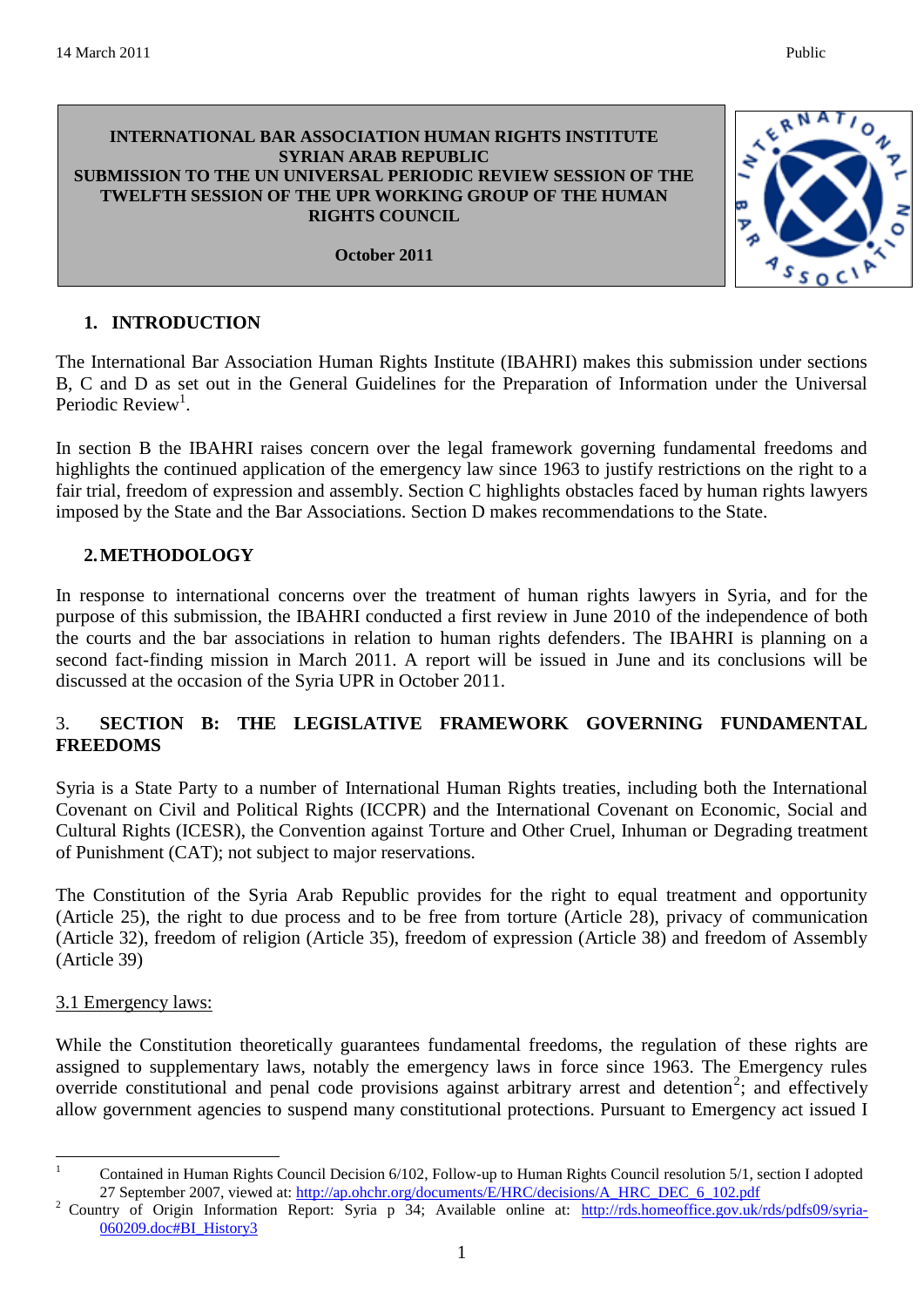Legislative Decree N 51 (1962)<sup>3</sup>, the Syrian authorities are empowered to "restrict freedoms of individuals, including meetings, residence and travel as well as preventively arrest anyone suspected of endangering public security and order". In addition, the penal code contains vague and broadly worded security provisions, such as "weakening patriotic feelings" or "encouraging sectarian or ethnical division", spreading 'false or exaggerated statements aimed at weakening the nation'.

### 3.2 Due process and fair trial:

Article 7(a) of decree Law N47 provides that "the right of defence as prescribed in the relevant laws notwithstanding, state security courts are not required to follow judicial procedures stipulated in the laws during any of the phases of investigation, interrogation and trial."

#### 3.3 Freedom of expression:

Under Article 38 of the Syrian constitution, "every citizen has the right to freely and openly express his views in words, in writing, and through all other means of expression. He also has the right to participate in supervision and constructive criticism in a manner that safeguards the soundness of the domestic and nationalist structure and strengthens the socialist system. The state guarantees the freedom of the press, of printing, and publication in accordance with the law".

In spite of constitutional provisions to the contrary (Article 38), in practise the Syrian government relies on Emergency law to significantly restrict freedom of expression. Emergency law and penal code articles dealing with crimes against state security provide the government with broad discretion to determine what constitute illegal expression. On the one hand, the Emergency  $law<sup>4</sup>$  prohibits the publication of "false" information" that opposes "the goal of the revolution". On the other, the relevant provisions of the penal code<sup>5</sup> include:

- Article 278: undertaking *"acts, writings or speech unauthorised by the government that exposes Syria to the danger of belligerent acts or that disrupts Syria's ties to foreign states"*.
- Article 285: issuing calls that *"weaken national sentiment or awaken racial or sectarian tensions whilst Syria is at war or is expecting a war"*.
- Article 286: spreading *"false or exaggerated information that weakens national sentiment while Syria is at war or expecting a war"*.
- Article 307: undertaking *"acts, writings or speech that incite sectarian, racial or religious strife"*.

# 3.4 Freedom of assembly:

<u>.</u>

In spite of Article 39 of the Syrian constitution which guarantees the right of citizens "to meet and demonstrate peacefully within the principles of the Constitution", the government uses emergency powers and legislation, such as the 1958 Law on Associations and Private Societies (Law 93) to prevent the creation of civil society organisations.

In spite of Article 39 of the Syrian constitution which guarantees the right of citizens "to meet and demonstrate peacefully within the principles of the Constitution", the government uses emergency powers and legislation,

<sup>3</sup> See Special report- repressive laws in Syria- http://www.shrc.org/data/aspx/d4/254.aspx

<sup>&</sup>lt;sup>4</sup> See Emergency Law - Legislative Decree No. 51 dated 22nd December 1962'<http://www.shrc.org/data/aspx/d4/254.aspx>

<sup>&</sup>lt;sup>5</sup> See Syrian Penal code:<http://www.barasy.com/forum/showthread.php?t=2109>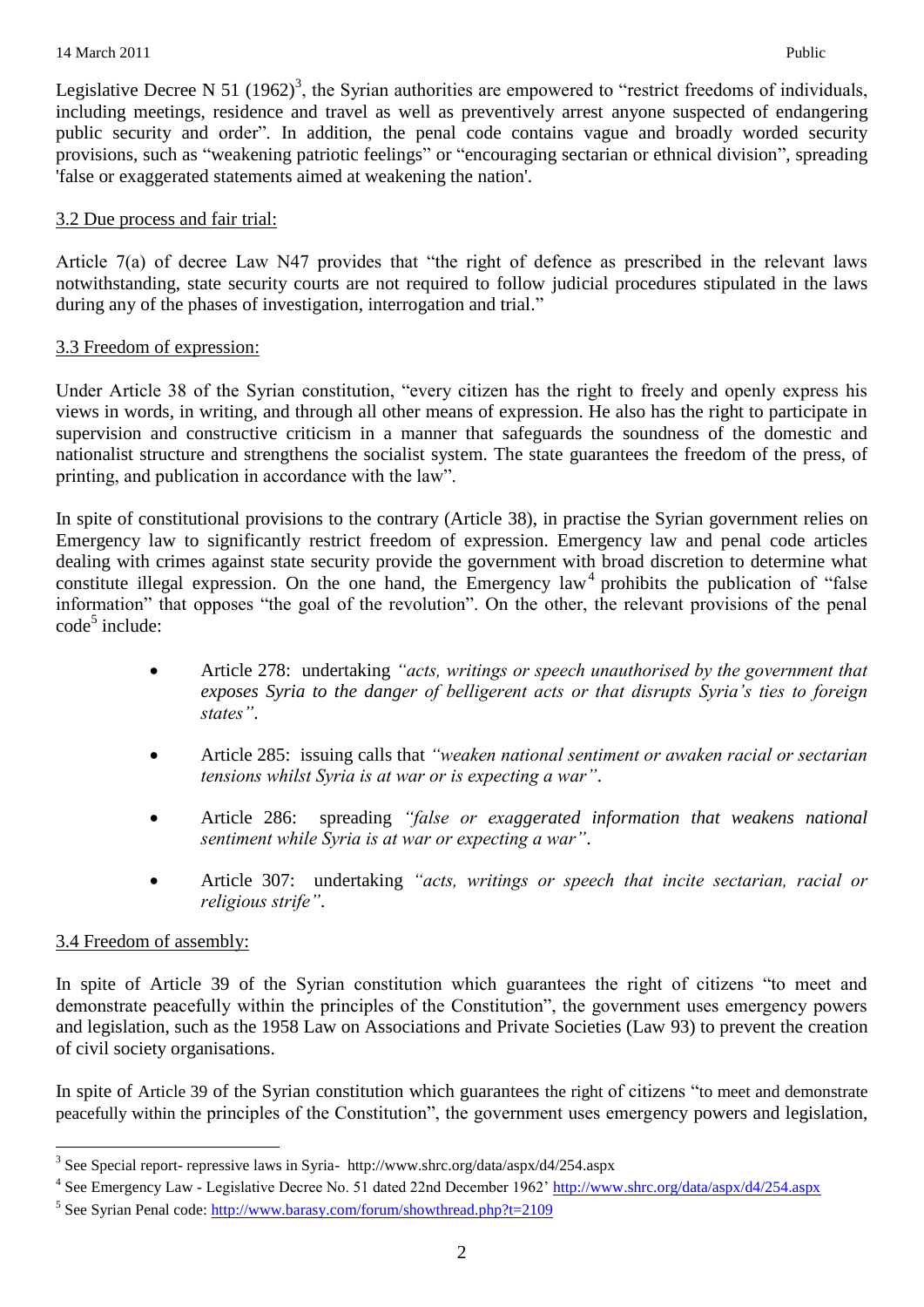such as the 1958 Law on Associations and Private Societies (Law 93) to prevent the creation of civil society organisations.

Under Law No 93, the Ministry of Social Affairs and Labour has broad powers to register, intervene in the operations and dissolve any association. Articles 7 and 9 of Law No 93 provide that any group wishing to apply for registration has to submit the relevant forms to the Ministry, which will undertake an official inspection. Further, Article 6 of the Executive Regulations grants the General Security the power to investigate the founders of the organisation.

Pursuant to Article 10, the Ministry has sixty days to respond to the request. If after sixty days the ministry has failed to provide an official response, the organisation is deemed to be registered by default; the Ministry has then an obligation to publish the organisation document of the group on the official register. Articles 10 and 27 of the Executive Regulations state that the Ministry must provide the reasons in writing where the request is refused. Under Article 11, Law No 93 and Article 11, Executive Regulations, the decision to refuse registration can be appealed. If this fails, an administrative court review can be sought of the decision to refuse registration.

Associations must notify the Ministry of any meetings and relationships with the international community are closely monitored.

# 3.5 The law 30 on the Legal Profession

A new Law no. 30 for 2010- on organising the Legal Profession was passed on the  $28<sup>th</sup>$  of June 2010. While a few changes have been made, problematic provisions related to the Bar"s independence and to the guaranties for the functioning of lawyers remain unchanged.

Article 7 combined with article 107 forces the Bar Association to operate at the behest and whim of the government. Respectively under article 7 and 107, the Ministry of Justice retains the power to supervise and inspect the lawyers' association and its branches and the Council Minister the one to dissolve the bar association at any time where it considers that there has been a "deviation from their duties and goals"

In addition, lawyers must seek permission from the Bar Association to visit clients in prison (article 74) or before being able to join or take office in a lawyers' union or association. (Article79).

Under Article 78 of Law No 30, inspection, investigation and arrest of a lawyer can only occur with the permission of the President of the regional branch of the Bar Association. However these guarantees ruled out whether the charges against the lawyer fall within the State Security crimes. Yet, crimes of opinion in Syria in particular fall within this category of criminal offenses.

# **SECTION C CONCERNS OVER OBSTACLES FACED BY HUMAN RIGHTS LAWYERS IMPOSED BY BOTH STATE AND THE BAR ASSOCIATIONS**

In the opinion of the IBAHRI urgent legal reform must be undertaken in Syria to protect human rights defenders.

The IBAHRI found that human rights defenders face substantial obstacles in carrying out their work in Syria. Human rights defenders and lawyers face criminal penalties for speaking out about human rights abuse by the state under broadly worded provisions of the Penal Code.

Restrictions on the ability to register human rights organisations under the present law No93 of Private Association and Institution means that involvement in a human rights organisation brings significant risks because they are rarely granted formal registration, there is significant disagreement over 'default'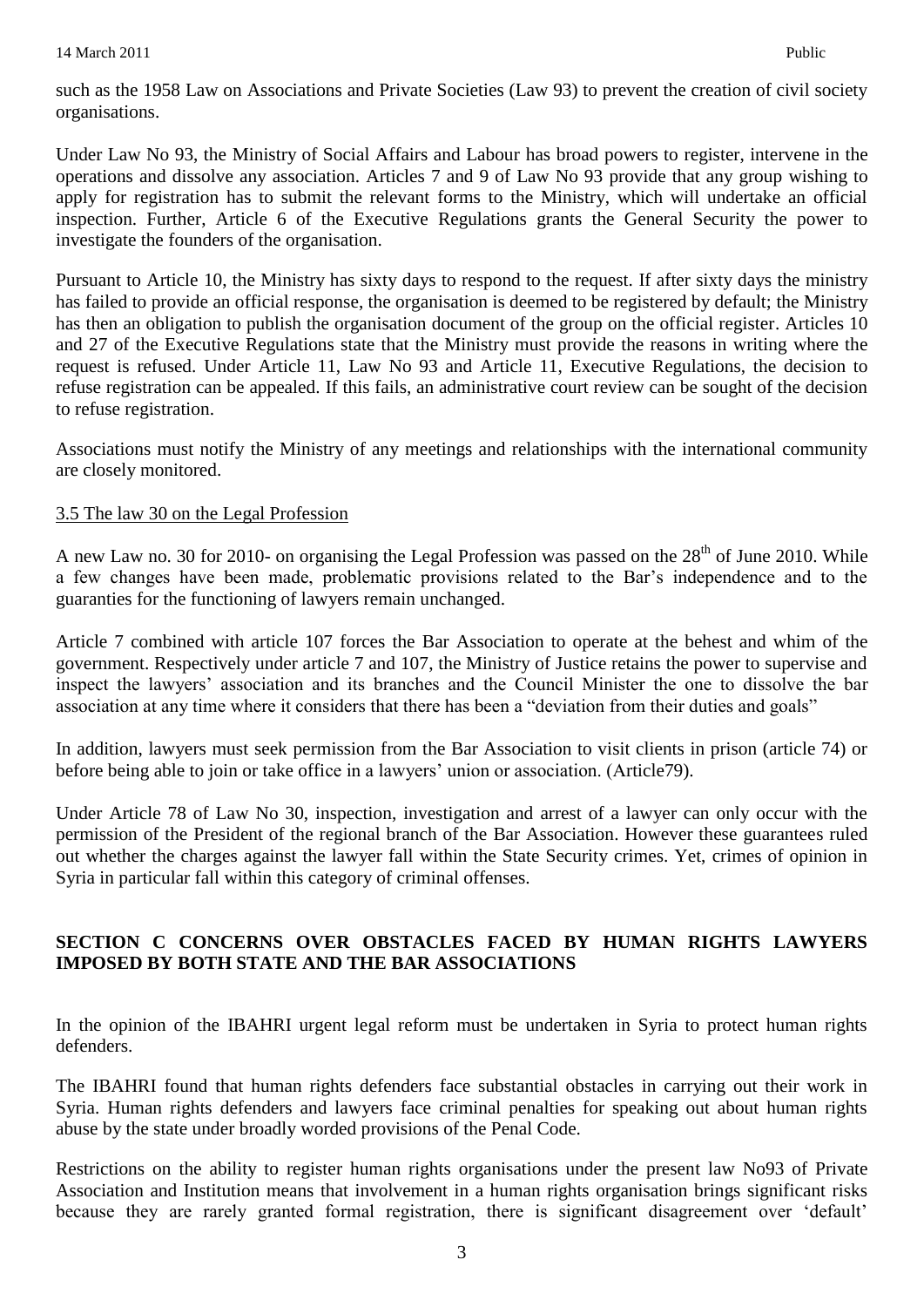registration (under Article 10, Law No 93) and operating without registration brings criminal penalty, which is enforced arbitrarily. These laws apply to all those working in human rights advocacy in Syria and in their operation these laws violate the rights to freedom of expression and association.

Human rights lawyers face additional obstacles in completing their role as defence counsel. In particular, in cases involving political dissent before the criminal and military courts and, most problematically, the State Supreme Security Courts (SSSC), lawyers have been denied access to their clients, denied access to case files and have received threats from security officers. Lawyers who act in such cases are not only subject to pressure from the security services for their work, but also to questioning for alleged "foreign relations", but they are often banned from travel to prevent any reporting of cases abroad.

In relation to the judiciary, a few positive steps have been taken by the Syrian government to improve judicial training and to eradicate corruption. However, problems of corruption and political influence persist, as well as concerns over the role and composition of the Judicial Service Commission. The general lack of independence of the judiciary from the executive – most obviously demonstrated in the SSSC- requires a radical transformation of the relationship between the judiciary and the executive and the repeal of the Emergency Laws and the SSSC.

The IBAHRI recognises the difficult situation and context in which the Syrian Bar Association and its regional branches, including the Damascus Bar Association, operates. The Syrian legal system criminalises the work of human rights defenders and lawyers. Historically, the Syrian Bar Association has itself been subjected to government repression for taking action on human rights issues. However, some lawyers interviewed reported that they receive no support from the Bar Association and, in fact, that they felt that the Bar Associations were part of, or acted in concert with, the state machinery that oppressed them and prevented them from carrying out their work.

The problems confronted in Syria raises important questions regarding the role of bar associations in oppressive societies and, in particular, the proper course of action for a bar association facing a situation where lawyers have acted in contravention of domestic law where that domestic law contravenes internationally accepted human rights standards. However, the IBAHRI notes with concern that rather than offering assistance to human rights lawyers and defenders persecuted by the government, the Bar Association has actively used its powers to deny permission for visiting clients in prison and has instituted several disciplinary proceedings against lawyers acting in cases of human rights violations.

# **SECTION D RECOMMENDATIONS**

# **In relation to the State of Emergency:**

- a) Given that the prolonged state of emergency in Syria is not sufficient to justify derogation from the rights protected under the ICCPR, the Syrian Government is urged to repeal all repressive laws, including Emergency Law issued through Legislative Decree No. (15) dated 22nd Dec. 1962 ; the legislative Decree Nr. 47 28.03.1968 ; Legislative Decree No. 61 that provides all members of the Military, Air and Public Security Services with immunity from prosecution; 2008 Legislative Decree No 69 which expands immunity to cover political security, police and customs officials.
- b) At minimum, the Syrian Government is urged to explicitly specify limitations and derogations on rights and repeal subsequently vague and broad provisions which restrict individual freedoms.

# **In relation to due process and the ability of human rights defenders to adequately defend their clients, the Syrian government is urged to:**

a) Implement Article 14 of the ICCPR before all courts, including the SSSC;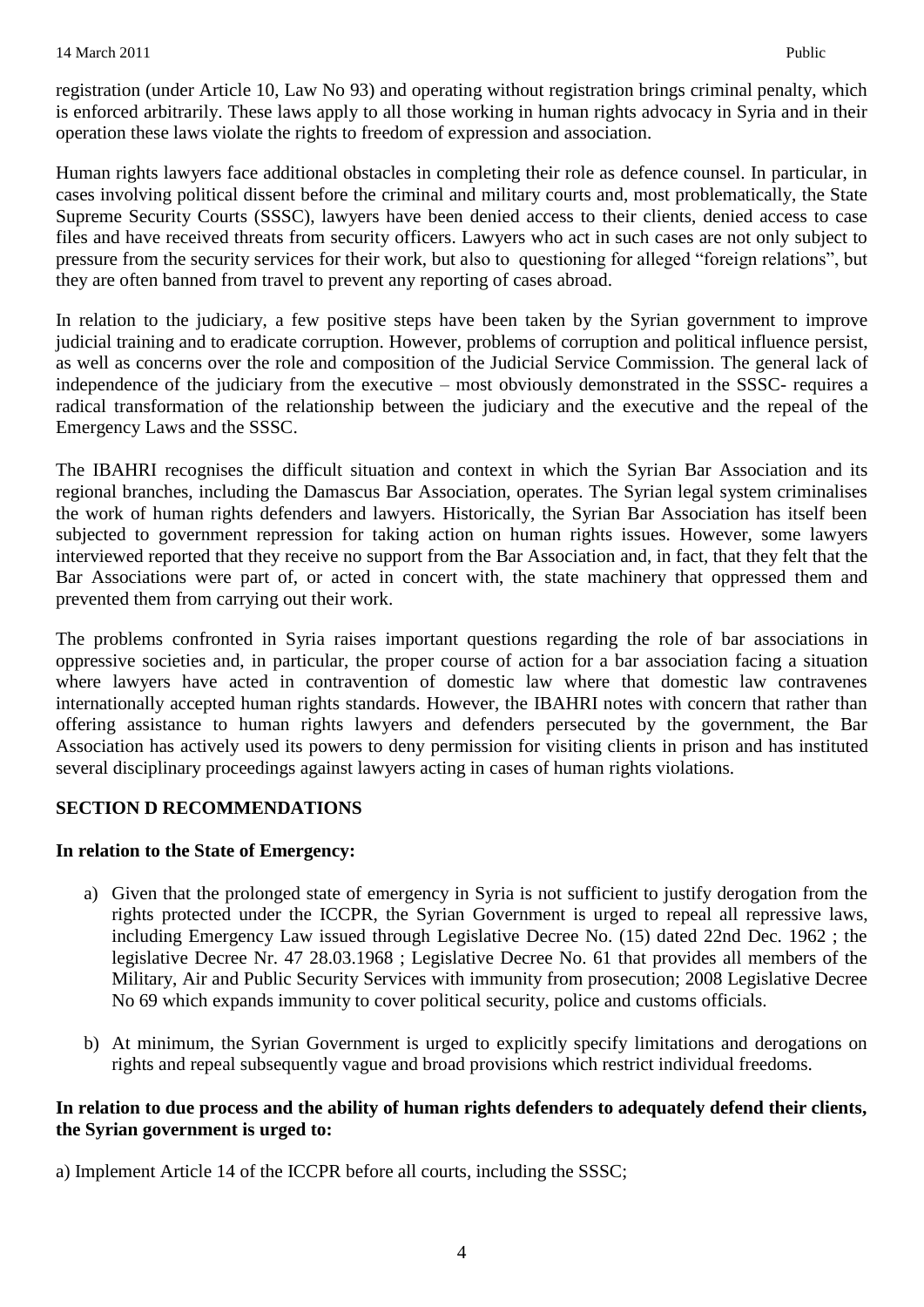b) Allow lawyers to discharge their functions freely and to fully protect the rights of their clients; including to:

- ensure that lawyers have better access to their clients in prison and access to their case files;
- allow lawyers to meet in private with their clients; at minimum, lawyers should be permitted to waive the requirement of the presence of security officials in situations where they deem it unnecessary to ensure their safety.
- allow access to all courts, including the SSSC and military courts, for international observers.

#### **In relation to the restrictions to the freedom of expression:**

The Syrian government must take urgent measures to ensure that domestic law is brought into line with the UN Basic Principles on the Role of Lawyers notably with respect to the Freedom of Expression, including to:

(a) Guarantee in all circumstances that human rights lawyers are able to discharge their functions freely and speak out about human rights issues without fears of being harassed, intimidated or prosecuted;

(b) Repeal all laws criminalising legitimate criticism of the state and, in particular, laws which operate to impose criminal sanction upon lawyers raising awareness about human rights abuse by the state.

(c) At minimum, the Syrian government should review, amend and repeal the laws that are too vague too be complied with; and, in particular should specify what "weakening the national sentiment entails" in the Penal code.

#### **In relation to the restrictions to the freedom of association**

(a) Law No 93 of Private Associations and Institutions should be made available to the public and the Ministry should provide clear explanation as to the process and legal requirements of registration.

(b) The Syrian government must take urgent measures to clarify registration requirements, including the process of registration, how registration will be officially recognised and with specific timeframes set. There should be a requirement for written reasons to be provided to unsuccessful applicants and appeal made available by way of judicial review.

#### **In relation to the bar associations and the law N30 on the legal profession, the Syrian government is urged to:**

- a) Allow the Bar Associations to work freely without being obliged to obtain a clearance from security services to carry out their duties;
- b) Amend Law 30 on the legal profession to ensure the Bar Association"s independence from the government. Specifically, Articles 107 and 108, which provides the Prime Minister with the Power to dissolve the Bar Association at any time and put in place a politically appointed governing Council, must be repealed.
- c) The Syrian government is urged to remove the need of lawyers for permission of the Bar Association and Prosecutor-General before visiting clients.